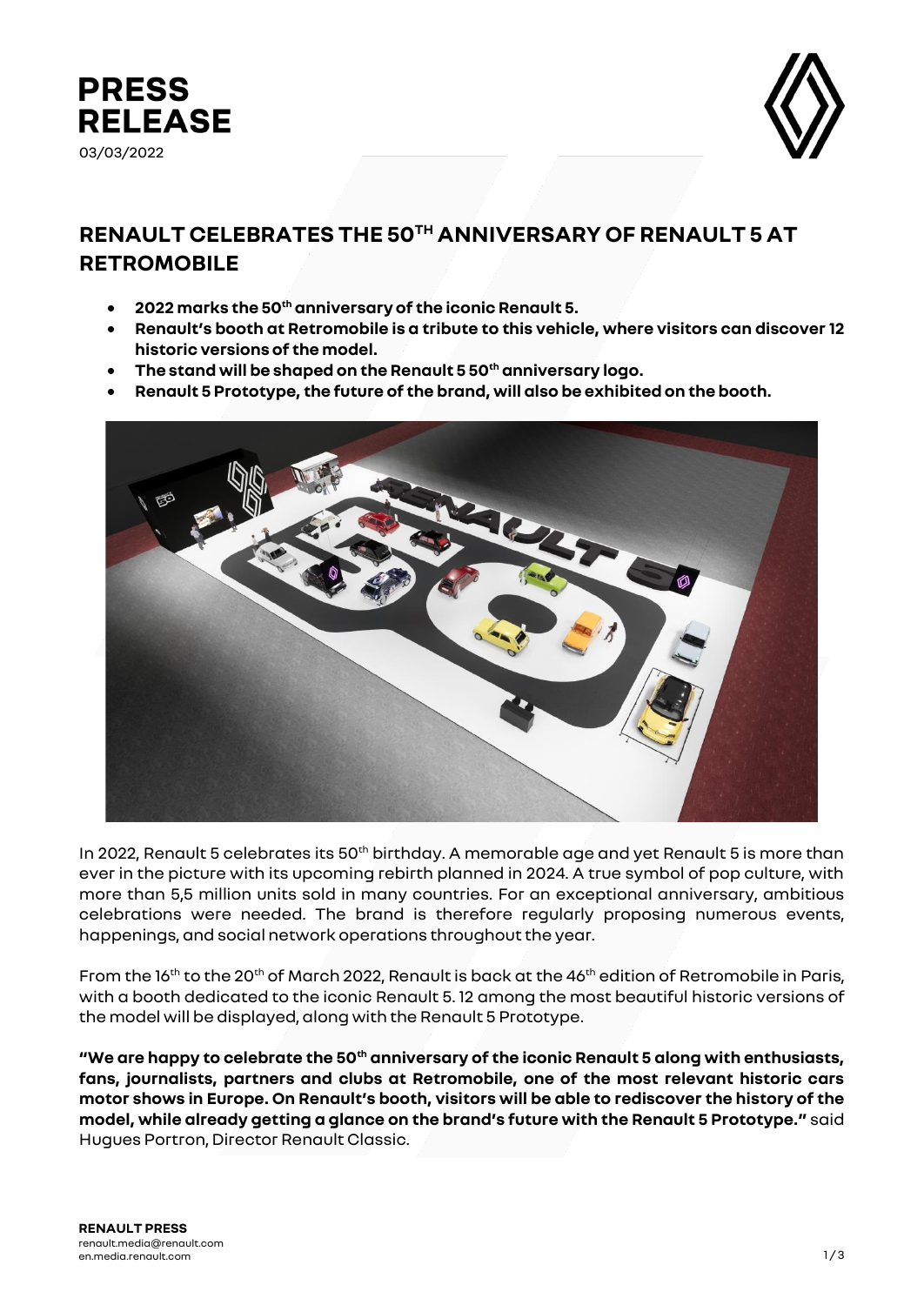

## **RENAULT'S BOOTH AT RETROMOBILE**

The brand's booth at Retromobile is a true tribute to Renault 5. Even the structure of the 820 square meters stand is based on the logo created for the occasion of the 50<sup>th</sup> anniversary celebrations.

The 12 historic models of the Renault Classic collection are disposed accordingly, recreating the number fifty. On the number 5, visitors will be able to retrace Renault 5 history, since the first models rolling out of the production lines in 1972, to its worthy successor Supercinq. Right next to them, the cars shaping the number 0 stage the extensive line-up of "pop" colours proposed by Renault 5. The car of the pop culture, born form the non-conformist spirit of May 1968.

Last but not least, racing versions are also joining the stand as part of the models that have forged the myth, along with the Renault 5 Prototype, set to be hitting the roads in 2024.

The booth is completed by the famous Renault Estafette, next to which visitors will have the chance to discover and purchase the new line of merchandising, created specifically for the 50<sup>th</sup> anniversary of Renault 5.

## **12 HISTORIC MODELS ON THE BOOTH**

Walking on the 50 shaped Renault stand, visitors will be able to discover12 historic models:

- Renault 5 TL, orange
- Renault 5 TL, green
- Renault 5 L, yellow
- Renault 5 super production
- Renault 5 Alpine
- Renault 5 Le Car Van
- Renault 5 Turbo
- Renault 5 GTL
- Renault 5 electric
- Renault 5 Police
- Renault Supercinq GT Turbo
- Renault Supercing Baccara

Next to them, the Renault 5 Prototype introduces visitors in the future of the brand.

## **46TH EDITION OF RETROMOBILE**

The 46<sup>th</sup> edition of Retromobile will be held from the 16<sup>th</sup> to the 20<sup>th</sup> of March 2022 at the Porte de Versailles Exhibition Center, in Paris. Renault booth will be located in the 7.3 hall.

Dates and hours:

Wednesday 16th March 2022: 10h-22h